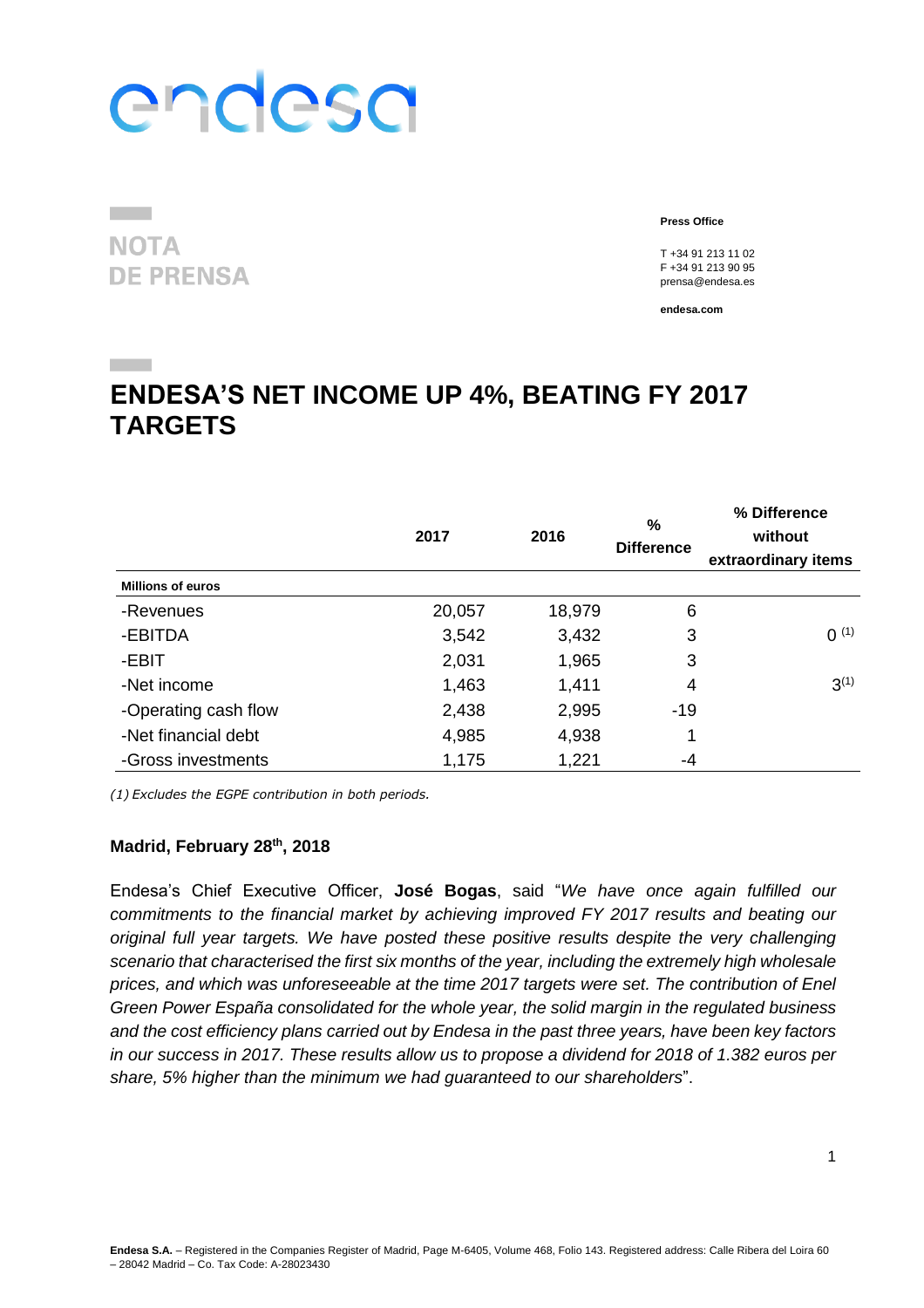Endesa's generation commitment to decarbonisation is underpinned by its strategy of diversifying its mix through renewables. In 2017, Enel Green Power España (EGPE) contributed significantly to Endesa's results and the renewable auctions held on May  $17<sup>th</sup>$  and July 26<sup>th</sup>, 2017 awarded the company with 879 MW of renewable capacity (540 MW of wind and 339 MW of solar). Furthermore, just a few weeks ago in February 2018, Endesa purchased another 132 MW of wind capacity through its renewable arm.

- **Earnings before interest, taxes, depreciation and amortisation (EBITDA)** increased by 3% due to:
	- The contribution by **EGPE** amounting to 181 million euros (75 million euros in 2016 since consolidation in July 2016).
	- **The gross regulated business margin, which has grown by 8%, to 3,284 million euros,** equivalent to 60% of the total margin.
	- The Social Tariff for 2014-2016, which came into effect after several court rulings and accounted for 222 million euros.
	- **Fixed costs** dropped 4% on a like-for-like basis, i.e., without taking into account Endesa's change of scope following EGPE consolidation, in addition to the lower provisions for staff optimisation projects, among other adjustments.

All of these factors helped offset the significant reduction in the **deregulated business margin**  (-18%). This drop was mainly due to the strong increase in variable costs due to the extraordinarily low hydropower output during the year:

- **Energy purchase** costs increased by 21.6%, mainly as a result of the increase in electricity prices on the retail market, amounting to  $52.2 \text{ } \in$ /MWh (+31.6%).
- The increase in **fuel consumption** (+38.9%) was due to the higher thermal production during the period due to lower hydro availability and to higher fuel prices, along with the resulting increase of the electricity production tax.
- **EBIT** grew by 3%, in line with EBITDA.
- **Net income** increased by 4%, in line with the above indicators.

#### *Cash flow, net financial debt and investments*

 **Operating cash flow** dropped by 557 million euros, mainly due to the reduction vs 2016 in net income from compensation for cost overruns from electricity generation in non-mainland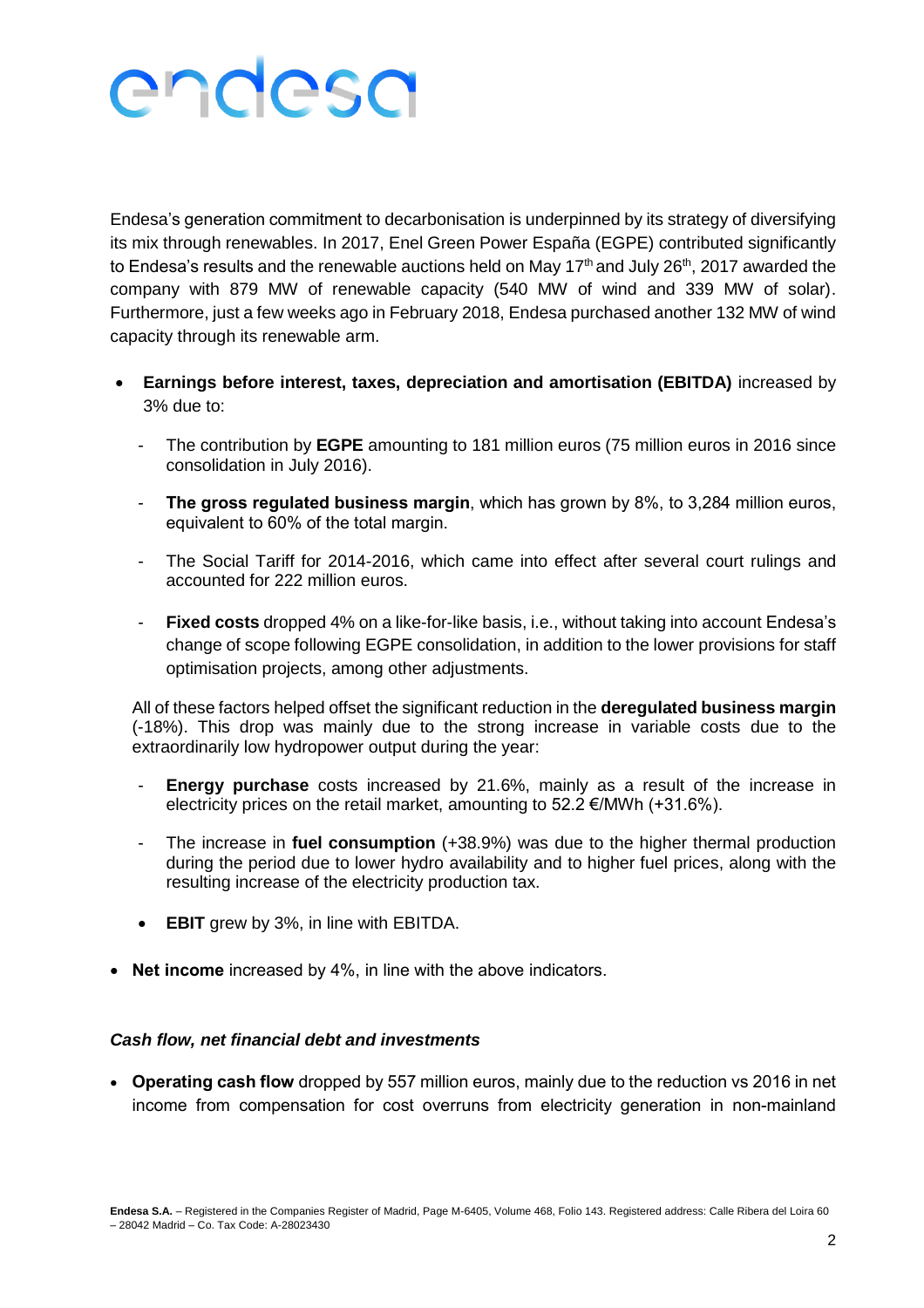territories.

- **Net financial debt** increased by just 47 million euros on 2016, despite payment to shareholders of a dividend of 1.333 gross euros per share, for a total disbursement of 1,411 million euros.
- **Gross investments** amounted to 1,175 million euros (-3.8%).

#### *Operating results*

|                              | 2017    | 2016    | % Difference |
|------------------------------|---------|---------|--------------|
| GWh                          |         |         |              |
| -Production                  | 78,648  | 69,831  | 13           |
| -Deregulated market sales(1) | 83,594  | 79,675  | 5            |
| -Regulated market sales(1)   | 12,919  | 13,815  | -6           |
| -Electricity distributed     | 117,961 | 115,602 | 2            |
| -Gas sales $(2)$             | 79,834  | 78,129  | 3            |

*(1) Without own consumption of electricity generated.*

*(2) Without consumption for power generation.*

- In 2017, the **demand for mainland electricity** increased 1.1%, equivalent to 1.6% adjusted for seasonality and working days.
- **Renewable generation** covered 33% of the total mainland electricity demand, due to the low water availability, compared to 40% in 2016.
- **Endesa's production** grew by 13% in spite of low water availability, which led to an increase in thermal generation.
	- CO<sup>2</sup> emission-free technologies (hydro, wind, solar and nuclear) represented 44% of Endesa's mainland generation mix at ordinary regime, versus 49% in 2016.
	- The company's production in Non-Mainland Territories (NMT) was 13,043 GWh (+3.2% on 2016).
- In 2017, Endesa attained **market shares** of 27.3% in mainland generation, 44.1% in distribution, and 35.4% in sales to regulated market customers.
- **Free market customers** were 5.592.893 in 2017, +3.1% on 2016.